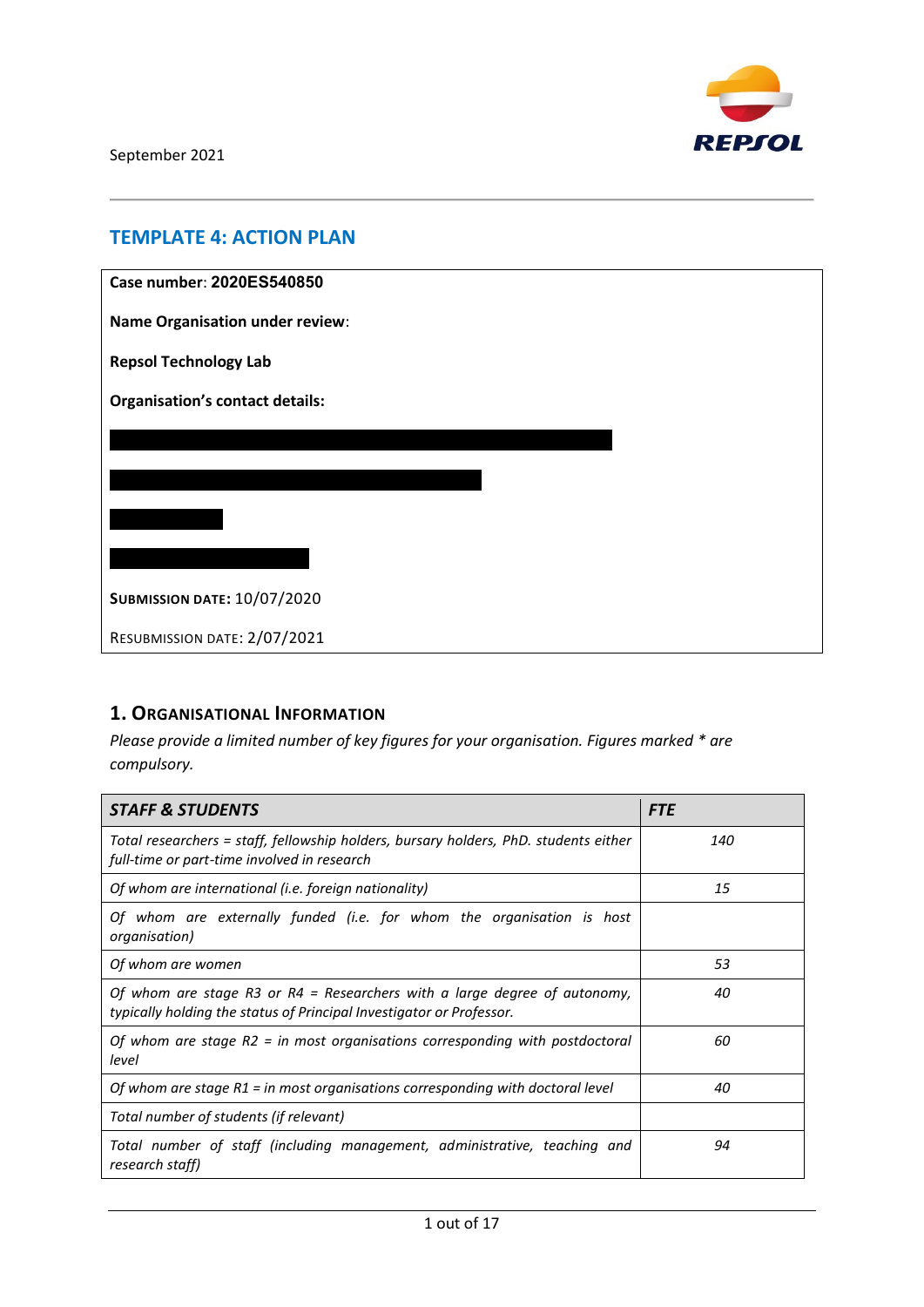

| <b>RESEARCH FUNDING (figures for most recent fiscal year)</b>                                                                                       |                   |  |  |  |
|-----------------------------------------------------------------------------------------------------------------------------------------------------|-------------------|--|--|--|
| Total annual organisational budget                                                                                                                  | 80 M€             |  |  |  |
| Annual organisational direct government funding (designated for research)                                                                           | 0 M€              |  |  |  |
| Annual competitive government-sourced funding (designated for research,<br>obtained in competition with other organisations - including EU funding) | 10.6 M $\epsilon$ |  |  |  |
| Annual funding from private, non-government sources, designated for research                                                                        | 0 M€              |  |  |  |
| <b>ORGANISATIONAL PROFILE</b> (a very brief description of your organisation, max. 100 words)                                                       |                   |  |  |  |

Repsol is a global multi-energy provider that strives to drive the evolution towards a low-emissions energy model. It has nearly 25,000 employees and assets across 31 countries. Moreover, it is a major player in the Spanish electricity and gas market with 1.3 customers, and it operates lowemissions electricity generation assets in addition to developing a wide range of renewable solar and wind energy projects.

Repsol Technology Lab, the Research Centre of Repsol, is in Mostoles (Madrid). At the Repsol Technology Lab, we create new efficient methods based on our team's talent, the development and application of cutting-edge technology, and an innovative integrated management system. More than 250 people work every day to develop technologies and products that can be applied to each and every operation throughout the multi-energy industry's entire value chain.

### **2. STRENGTHS AND WEAKNESSES OF THE CURRENT PRACTICE:**

Please provide an overview of the organisation in terms of the current strengths and weaknesses of the current practice under the four thematic headings of the Charter and Code at your organization.

| Thematic heading of the  | <b>STRENGTHS and WEAKNESSES</b>                                   |  |
|--------------------------|-------------------------------------------------------------------|--|
| <b>Charter and Code</b>  |                                                                   |  |
|                          |                                                                   |  |
| Ethical and professional | <b>STRENGTHS</b>                                                  |  |
| aspects                  |                                                                   |  |
|                          | Repsol has in place a range of procedures and an overarching<br>٠ |  |
|                          | action framework designed to ensure that internal and             |  |
|                          | external duties and obligations are properly fulfilled. The       |  |
|                          | Company's compliance function reinforces compliance culture       |  |
|                          | across the Group and improves our ability to identify ethics and  |  |
|                          | compliance risks. We focus especially on anti-corruption          |  |
|                          | measures, money laundering and terrorist financing prevention,    |  |
|                          | crime prevention, international sanctions, antitrust rules and    |  |
|                          | personal data protection. Repsol's Code of Ethics and Conduct     |  |
|                          | is approved by the Board, and applies to all Repsol directors,    |  |
|                          | executive and employees, whatever the nature of their             |  |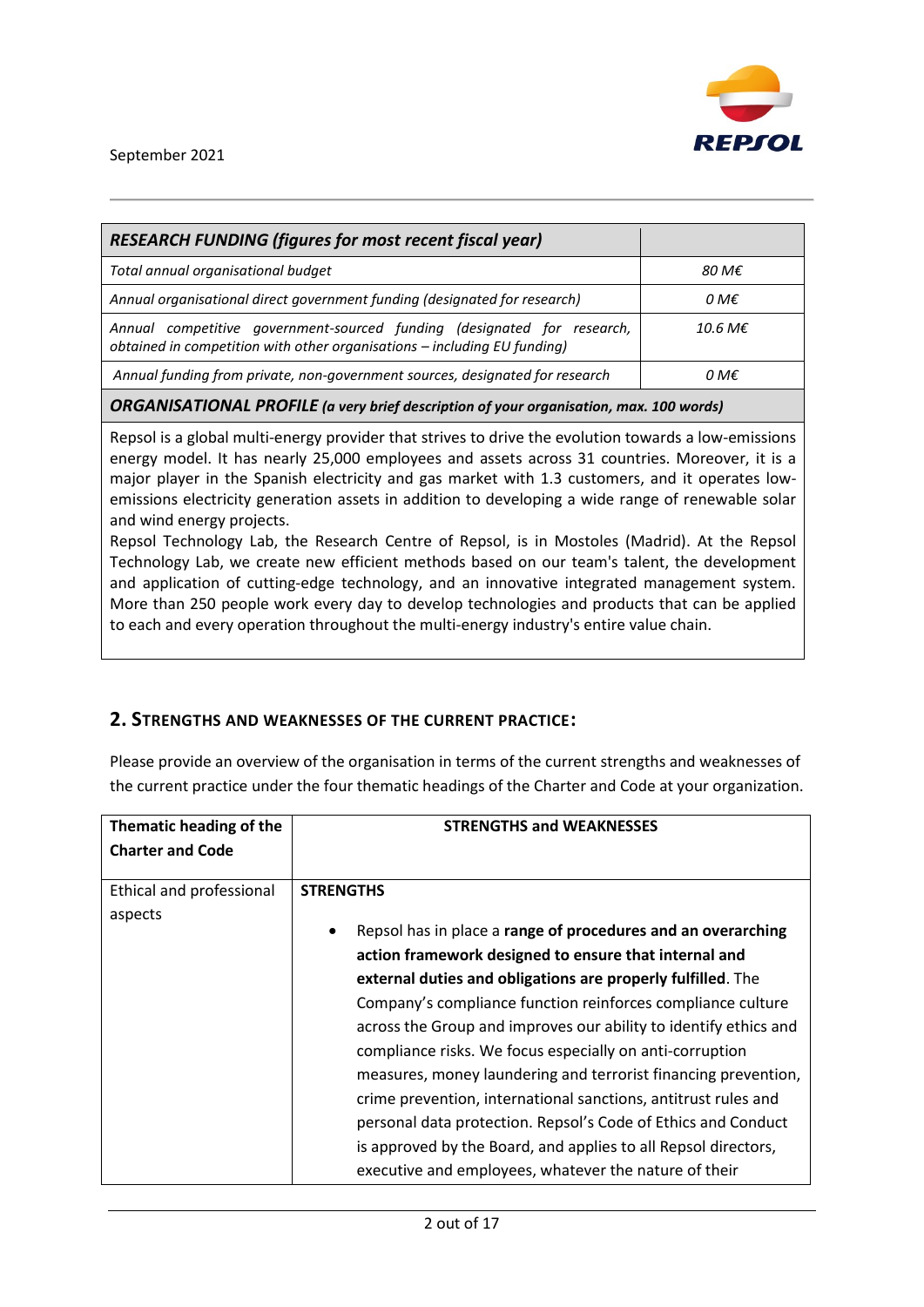

|   | contractual relationship with Repsol                               |
|---|--------------------------------------------------------------------|
| ٠ | As stated in its Code of Ethics and Conduct, Repsol is firmly      |
|   | committed to equal opportunities and to diversity and              |
|   | inclusion as differentiating elements on the path to becoming      |
|   | more competitive. The Diversity and Work-Life Balance              |
|   | Committee, comprising the by Company's top executives,             |
|   | promotes inclusive diversity whereby employees can unlock          |
|   | their full individual potential.                                   |
| ٠ | Repsol is committed to gender equality with the main aim of        |
|   | harnessing all the talent available to be found within society.    |
|   | This commitment extends to the highest standards of the            |
|   | Company and translates into a target for 2025 of 35% women in      |
|   | leadership positions. Repsol continues to work toward gender       |
|   | parity and in reducing the gender gap through recruitment,         |
|   | promotions, and appointments of executive leaders.                 |
|   |                                                                    |
| ٠ | The energy industry is in a key moment, it is a priority to        |
|   | promote female talent in the technical disciplines of Science,     |
|   | Technology, Engineering and Mathematics (STEM), supporting         |
|   | initiatives such as scholarships or participation in events that   |
|   | serve as a reference. For the second consecutive year Repsol       |
|   | has being included in the prestigious international indicator on   |
|   | gender equality Bloomberg Gender-Equality Index (GEI). The         |
|   | Company improved in inclusive culture, transparency and            |
|   | quality of data and support for female leadership.                 |
|   | Plan for communication, awareness-raising and training             |
|   | initiatives to promote an LGTBI-inclusive environment, as well     |
|   | as the creation of the LGTBI Allies group, which in 2020 had       |
|   | around 40 members in Spain, Brazil and the United States,          |
|   | among other regions.                                               |
|   |                                                                    |
|   | <b>WEAKNESSES</b>                                                  |
|   | Some gap detected in evaluation and appraisal system in            |
|   | relation to related to giving transparent and honest feedback      |
|   | based on tangible evidence in the feedback evaluation sessions.    |
|   | Some gap detected in supervision responsibilities in ensuring      |
|   | Difficulties in ensuring that scientists are actually qualified to |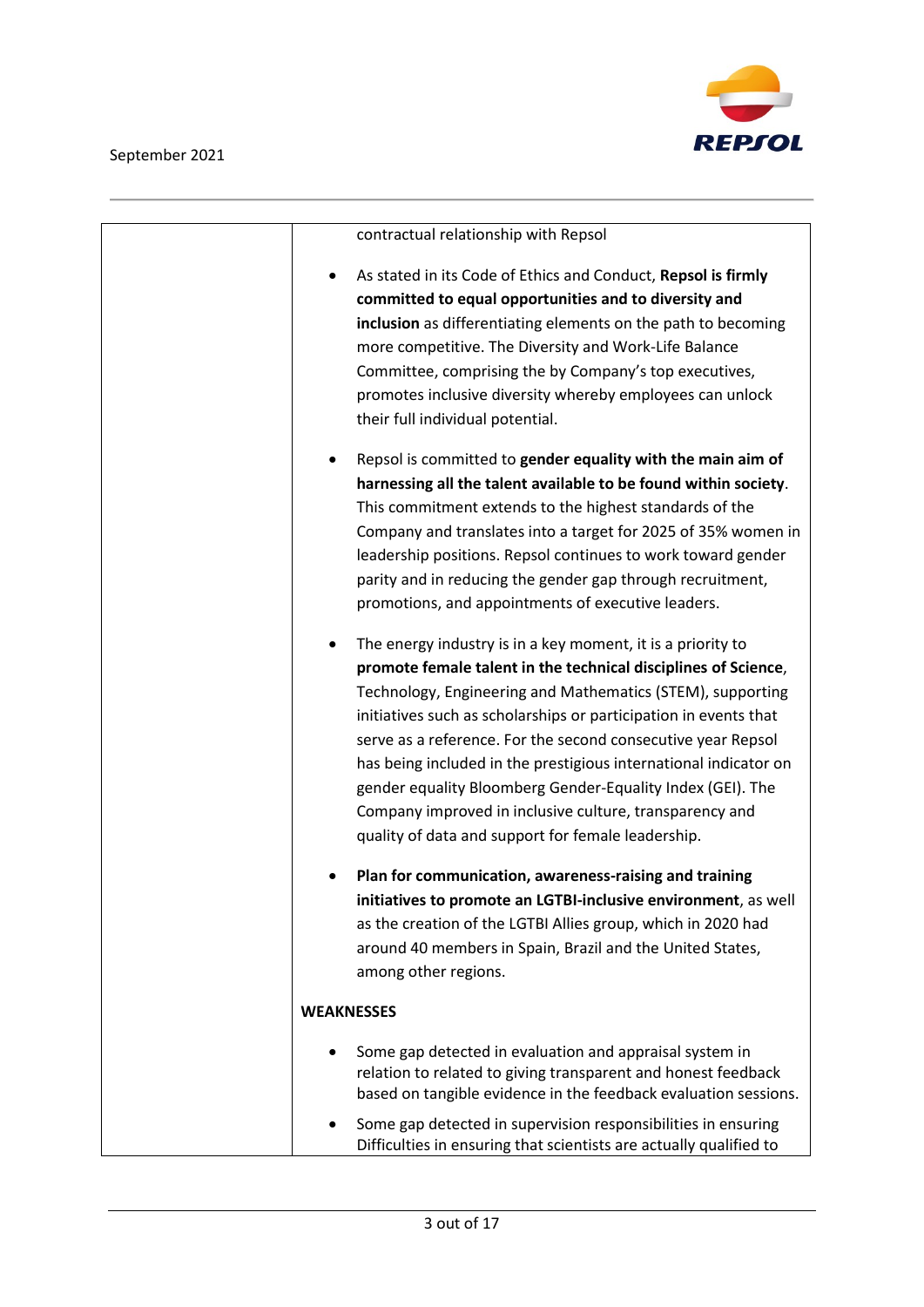

|                    | perform the tasks entrusted.                                      |  |  |  |
|--------------------|-------------------------------------------------------------------|--|--|--|
|                    |                                                                   |  |  |  |
|                    |                                                                   |  |  |  |
| Recruitment and    |                                                                   |  |  |  |
| selection          | <b>STRENGTHS</b>                                                  |  |  |  |
|                    | Repsol's development model is based on a new model of             |  |  |  |
|                    | generic skills to be applied to recruitment, internal mobility,   |  |  |  |
|                    | and talent assessment processes.                                  |  |  |  |
|                    | Repsol has an internal guide setting out clear Open,              |  |  |  |
|                    | Transparent and Merit-Based Recruitment procedures and            |  |  |  |
|                    | practices for all types of positions.                             |  |  |  |
|                    | Everyone involved in the process is sufficiently trained in the   |  |  |  |
|                    | area of Open, Transparent and Merit-Based Recruitment.            |  |  |  |
|                    | Our current OTM-R policy is in line with policies to attract      |  |  |  |
|                    | researchers from abroad.                                          |  |  |  |
|                    | Repsol is committed to the employability of young talent and<br>٠ |  |  |  |
|                    | has signed scholarship agreements with educational authorities    |  |  |  |
|                    | and training centers in Spain to welcome dual vocational          |  |  |  |
|                    | training students and interns to Technology Lab.                  |  |  |  |
|                    | <b>WEAKNESSES</b>                                                 |  |  |  |
|                    | We don't make full use of EURAXESS to ensure our research         |  |  |  |
|                    | vacancies reach a wider audience.                                 |  |  |  |
|                    | The information to be informed by the candidate is defined to     |  |  |  |
|                    | minimize the administrative burden, but in some cases, it takes   |  |  |  |
|                    | long to cover the vacancy.                                        |  |  |  |
| Working conditions | <b>STRENGHTS</b>                                                  |  |  |  |
|                    | Repsol Technology Lab is committed to a flatter and more          |  |  |  |
|                    | flexible organization to make us more agile and enable more       |  |  |  |
|                    | efficient management.                                             |  |  |  |
|                    | It is also seeking to combine on-site and remote work via a       |  |  |  |
|                    | digital environment that favours productivity and a healthy       |  |  |  |
|                    | work-life balance and is based on trust, collaboration, and       |  |  |  |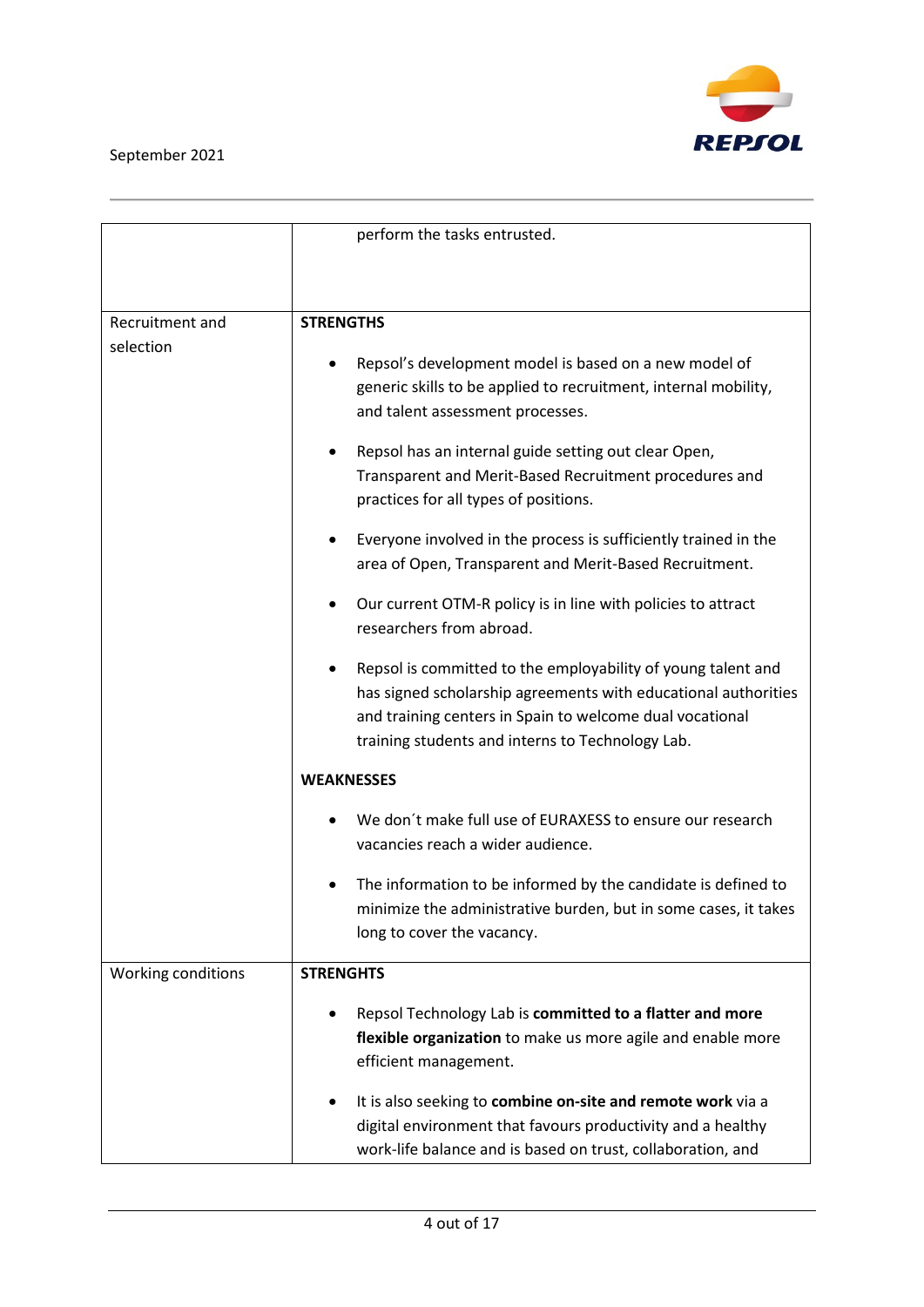

| results-based recognition.                                                                                                                                                                                                                                                                                                                                                                                                                                                                                                                                                                     |
|------------------------------------------------------------------------------------------------------------------------------------------------------------------------------------------------------------------------------------------------------------------------------------------------------------------------------------------------------------------------------------------------------------------------------------------------------------------------------------------------------------------------------------------------------------------------------------------------|
| During the last years, Repsol Tech Lab has continued with the<br>$\bullet$<br>transformation agenda focusing on supporting the deployment<br>of transformation processes that have resulted in flatter and<br>more flexible structures and marked an important step toward<br>a new mentality in our approach to work, deployment of the<br>Digital Workplace, which defines different actions to promote<br>new ways of working on three fronts: people, workspaces and<br>use of technologies and digitization, training in Agile & Lean<br>methods and practices to instil good behaviours. |
| There are other measures in place such as paid and unpaid<br>٠<br>leave (prescribed by collective bargaining agreements or by<br>country legislation) and the deployment of different assistance<br>services to help both men and women to work-life balance.                                                                                                                                                                                                                                                                                                                                  |
| Numerous initiatives are also being developed and informative<br>٠<br>campaigns are held to reinforce the digital disconnection<br>protocol, signed with trade union representatives and included<br>in the collective agreements, to encourage a reasonable use of<br>new technologies and to promote a culture that, based on the<br>principle of respect, continues to promote employee well-<br>being.                                                                                                                                                                                     |
| Repsol's Health, Safety and Environment (HSE) Policy is the<br>main framework for action, insisting that all these components<br>are essential values of the Company and must therefore govern<br>all its activities. Repsol continuously explores and incorporates<br>technologies and tools to reduce people's exposure to risk<br>environments, facilitate the use of mobile apps or enable<br>extensive analysis of available data in operations.                                                                                                                                          |
| <b>WEAKNESSES</b>                                                                                                                                                                                                                                                                                                                                                                                                                                                                                                                                                                              |
| Lack of digital disconnection: The Covid-19 pandemic in which<br>we are caught up in has radically altered the delicate balance<br>between digital connection and disconnection. This public<br>health crisis has unexpectedly pushed most activities that were<br>performed offline to the online world, generating an<br>unprecedented acceleration and intensification of digitally<br>enabled and online-only activities. In this scenario, it becomes                                                                                                                                     |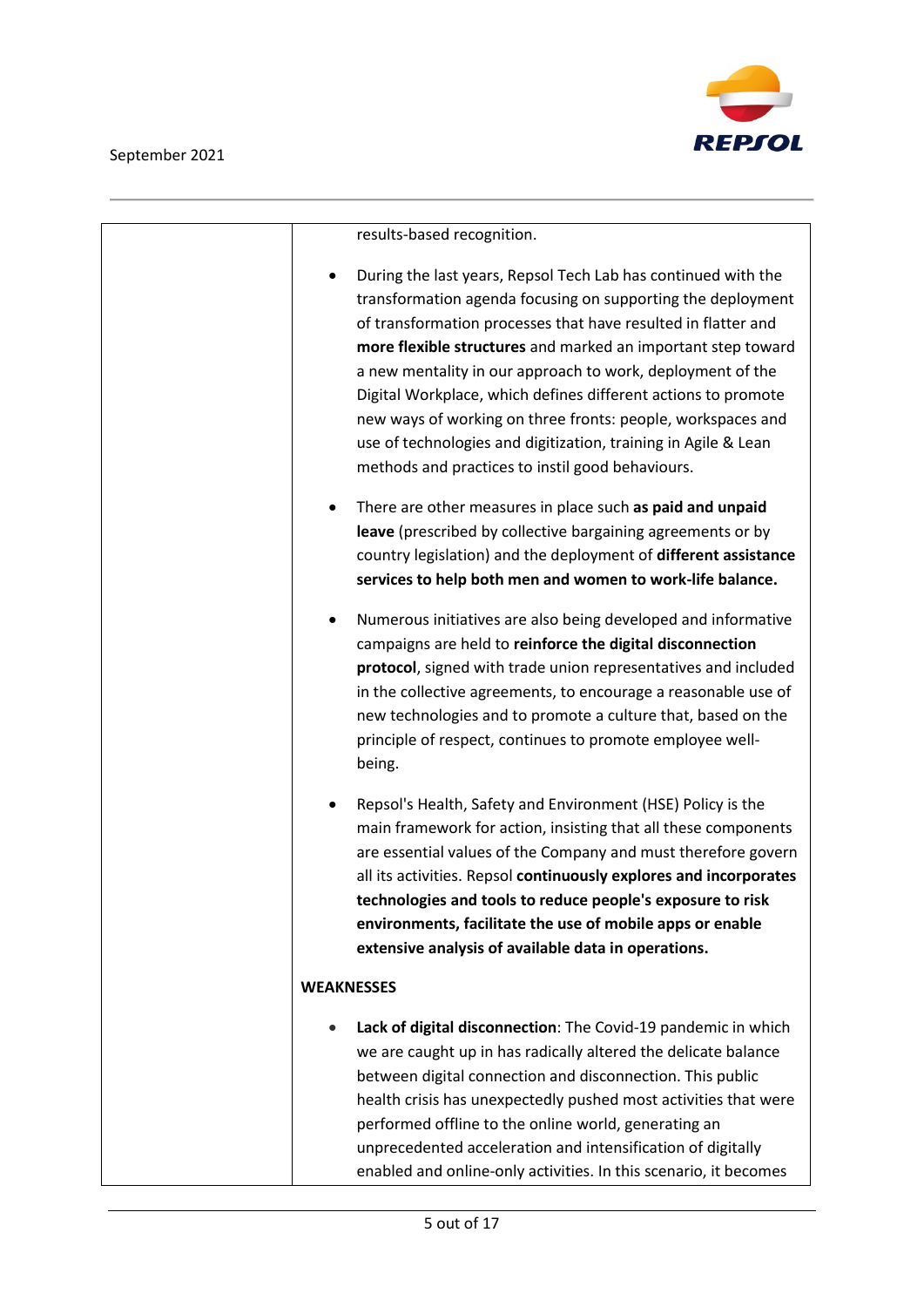

|              | even more relevant to explore how the sudden shift to hyper-        |  |  |  |
|--------------|---------------------------------------------------------------------|--|--|--|
|              | connectivity is redefining our practices, impacting our             |  |  |  |
|              | wellbeing, and redrawing the limits and boundaries of digital       |  |  |  |
|              | disconnection.                                                      |  |  |  |
|              | Gaps detected in carrier development. Improvements needed           |  |  |  |
|              | in:                                                                 |  |  |  |
|              | Performance Meeting. Productive meeting with<br>$\circlearrowright$ |  |  |  |
|              | positive feedback and discussion about how the                      |  |  |  |
|              | employee can continue to grow her/hisr performance.                 |  |  |  |
|              | <b>Employee recognition</b><br>O                                    |  |  |  |
|              | Day-to-day interactions. Developing and coaching the<br>$\circ$     |  |  |  |
|              | employee comes from his or her active, daily                        |  |  |  |
|              | interaction with the manager.                                       |  |  |  |
|              | Helping employees map out a career path.<br>$\circ$                 |  |  |  |
| Training and | <b>STRENGHTS</b>                                                    |  |  |  |
| development  |                                                                     |  |  |  |
|              | Repsol's development model is based on a new model of               |  |  |  |
|              | generic skills to be applied to recruitment, internal mobility,     |  |  |  |
|              | training and talent assessment processes. These processes           |  |  |  |
|              | have been reviewed and streamlined with the overriding aim of       |  |  |  |
|              | improving the employee and manager experience.                      |  |  |  |
|              | The Repsol Technology Lab's transformation has also entailed        |  |  |  |
|              | the need to adapt people to the new profiles and needs of the       |  |  |  |
|              | businesses. In doing so, the company has relied on mobility         |  |  |  |
|              | where career opportunities have been spotted and on                 |  |  |  |
|              |                                                                     |  |  |  |
|              | professional reorientation or reskilling programs.                  |  |  |  |
|              | Repsol fosters talent and leadership as strategic drivers,<br>٠     |  |  |  |
|              | favouring an inspirational and entrepreneurial style of             |  |  |  |
|              | leadership that involves motivational and anticipatory people       |  |  |  |
|              | management. In 2020, the Company launched its executive             |  |  |  |
|              | development roadmap, which associates specific development          |  |  |  |
|              | actions for executives according to their career stage. The         |  |  |  |
|              | global Mentoring plan for 2021 has also been approved. The          |  |  |  |
|              | launch of the People Analytics practice, which advocates a          |  |  |  |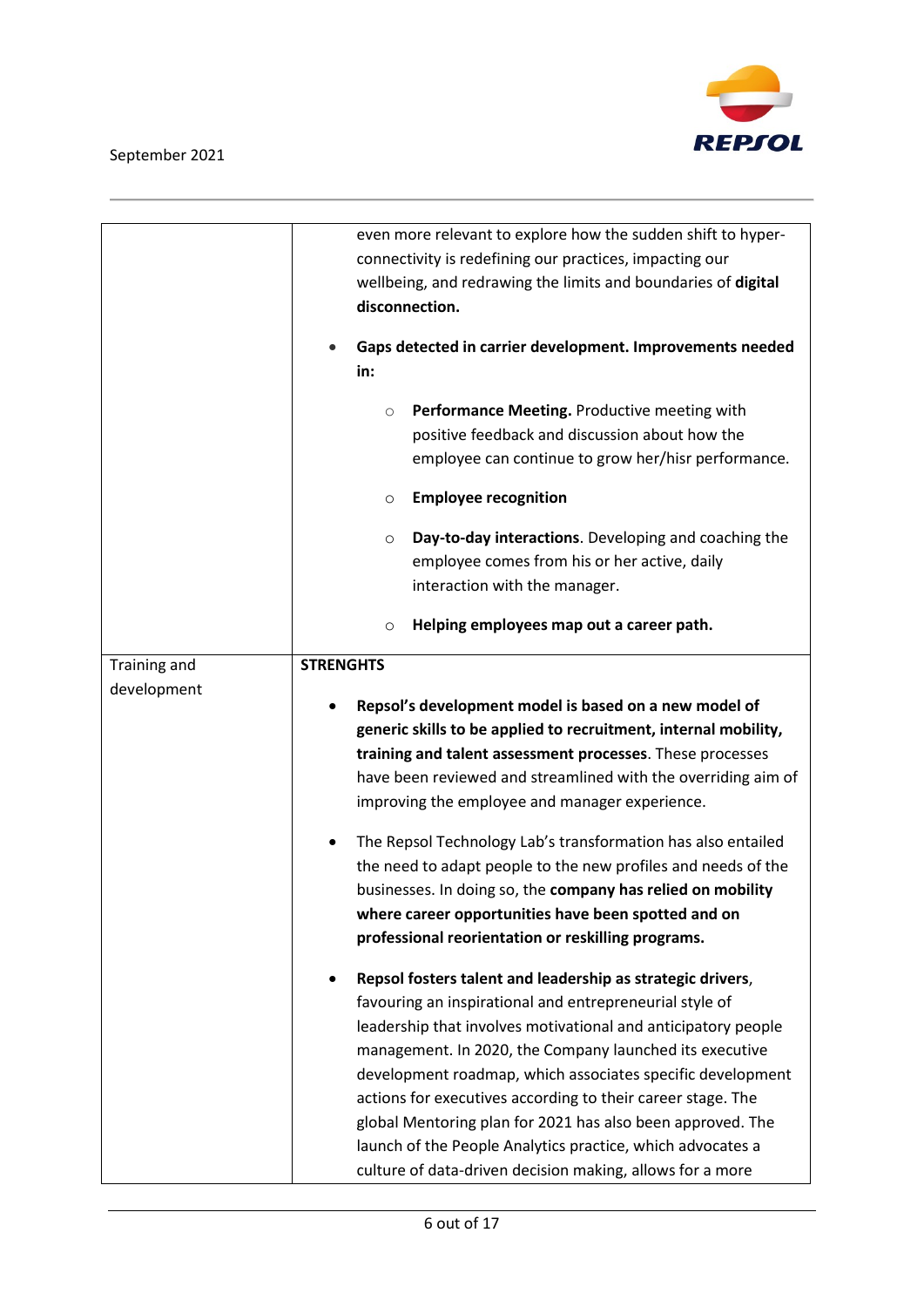

| strategic form of talent management.                                                                                                                                                                                                                                                                                                                                                                                                                                                                                                                                                                                                                                                                                                                                                                                                                                                                                                                                                                                                                                                                                                                             |
|------------------------------------------------------------------------------------------------------------------------------------------------------------------------------------------------------------------------------------------------------------------------------------------------------------------------------------------------------------------------------------------------------------------------------------------------------------------------------------------------------------------------------------------------------------------------------------------------------------------------------------------------------------------------------------------------------------------------------------------------------------------------------------------------------------------------------------------------------------------------------------------------------------------------------------------------------------------------------------------------------------------------------------------------------------------------------------------------------------------------------------------------------------------|
| This year, the prevailing climate has led to an exponential<br>٠<br>increase in synchronous training (on-line) delivered through<br>virtual spaces, involving the technological adaptation of both<br>learning content and trainers. Repsol has a digital platform<br>where employees can create their own learning path and pick<br>their own preferences and hear recommendations. In 2020,<br>participation in online training activities experienced a<br>significant increase, driven by digitalization and the prevailing<br>climate. A significant percentage of the training was focused on<br>learning COVID-19 safety protocols, raising awareness of the<br>Code of Ethics and Conduct, learning about compliance<br>requirements and cybersecurity measures, and developing skills<br>to support the roll-out of the new ways of working,<br>digitalization of the job and remote team management.<br>Repsol Technology Lab is committed to a compensation system<br>that seeks outward competitiveness and internal equity,<br>based on meritocracy, and valuing performance, cooperation<br>and teamwork. The compensation model encompasses fixed |
| pay, an annual bonus, long-term performance-related                                                                                                                                                                                                                                                                                                                                                                                                                                                                                                                                                                                                                                                                                                                                                                                                                                                                                                                                                                                                                                                                                                              |
| compensation, and benefits.                                                                                                                                                                                                                                                                                                                                                                                                                                                                                                                                                                                                                                                                                                                                                                                                                                                                                                                                                                                                                                                                                                                                      |
| <b>WEAKNESSES</b>                                                                                                                                                                                                                                                                                                                                                                                                                                                                                                                                                                                                                                                                                                                                                                                                                                                                                                                                                                                                                                                                                                                                                |
| The main gap of the survey is link to relation with supervisors.<br>Some gaps in:                                                                                                                                                                                                                                                                                                                                                                                                                                                                                                                                                                                                                                                                                                                                                                                                                                                                                                                                                                                                                                                                                |
| Transparency and honesty in the communication. In<br>O<br>the workplace, it's up to superiors to set the tone for<br>the role that communication plays. When employees<br>see that their managers are being transparent and<br>honest in their communications, they will be, too.<br>However, if employees sense that supervisors aren't<br>being truthful or are hiding things from them, they may<br>follow suit.                                                                                                                                                                                                                                                                                                                                                                                                                                                                                                                                                                                                                                                                                                                                              |
| Provide cross-functional coaching and development<br>$\circ$<br>with a focus on team dynamics to drive the desired<br>outcomes.                                                                                                                                                                                                                                                                                                                                                                                                                                                                                                                                                                                                                                                                                                                                                                                                                                                                                                                                                                                                                                  |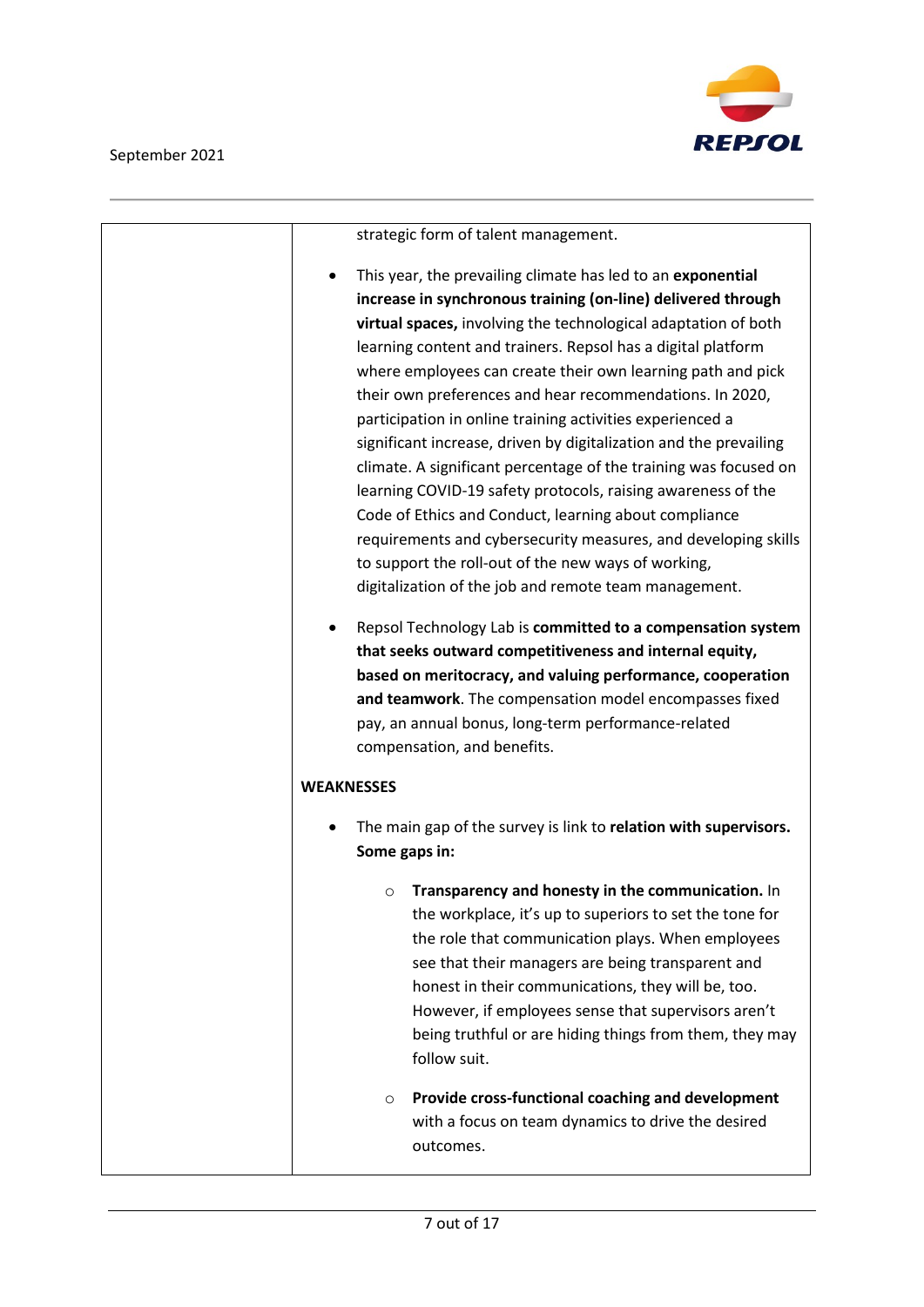

| $\circ$ | Empower the team with the right skills, decision-<br>making authority, and freedom to adapt to customers |
|---------|----------------------------------------------------------------------------------------------------------|
| $\circ$ | Deal with tense situations, conflicts, and<br>disagreements.                                             |

### **3. ACTIONS**

#### **The Action Plan and HRS4R strategy must be published on an easily accessible location of the organisation's website.**

The chosen location of the action plan and the HRS4R strategy, in the specific area of Repsol Technology Lab, enables easy access by researchers and scientists, partners, interested parties, allies, etc. It is located at the highest possible visibility level on the website. Part of the dissemination of this initiative is to locate this information internally in all areas that may be relevant: selection and recruitment, communication in internal and company social networks, as well as in its use as a prestigious brand linked to Repsol Technology lab.



Please provide the web link to the organisation's HR Strategy dedicated webpage(s):

\*URL: [https://www.repsol.com/en/energy-and-innovation/human-resources-strategy-for](https://www.repsol.com/en/energy-and-innovation/human-resources-strategy-for-researchers/index.cshtml)[researchers/index.cshtml](https://www.repsol.com/en/energy-and-innovation/human-resources-strategy-for-researchers/index.cshtml)

Also Links in the web pages:

• Energy and innovation: <https://www.repsol.com/en/energy-and-innovation/index.cshtml>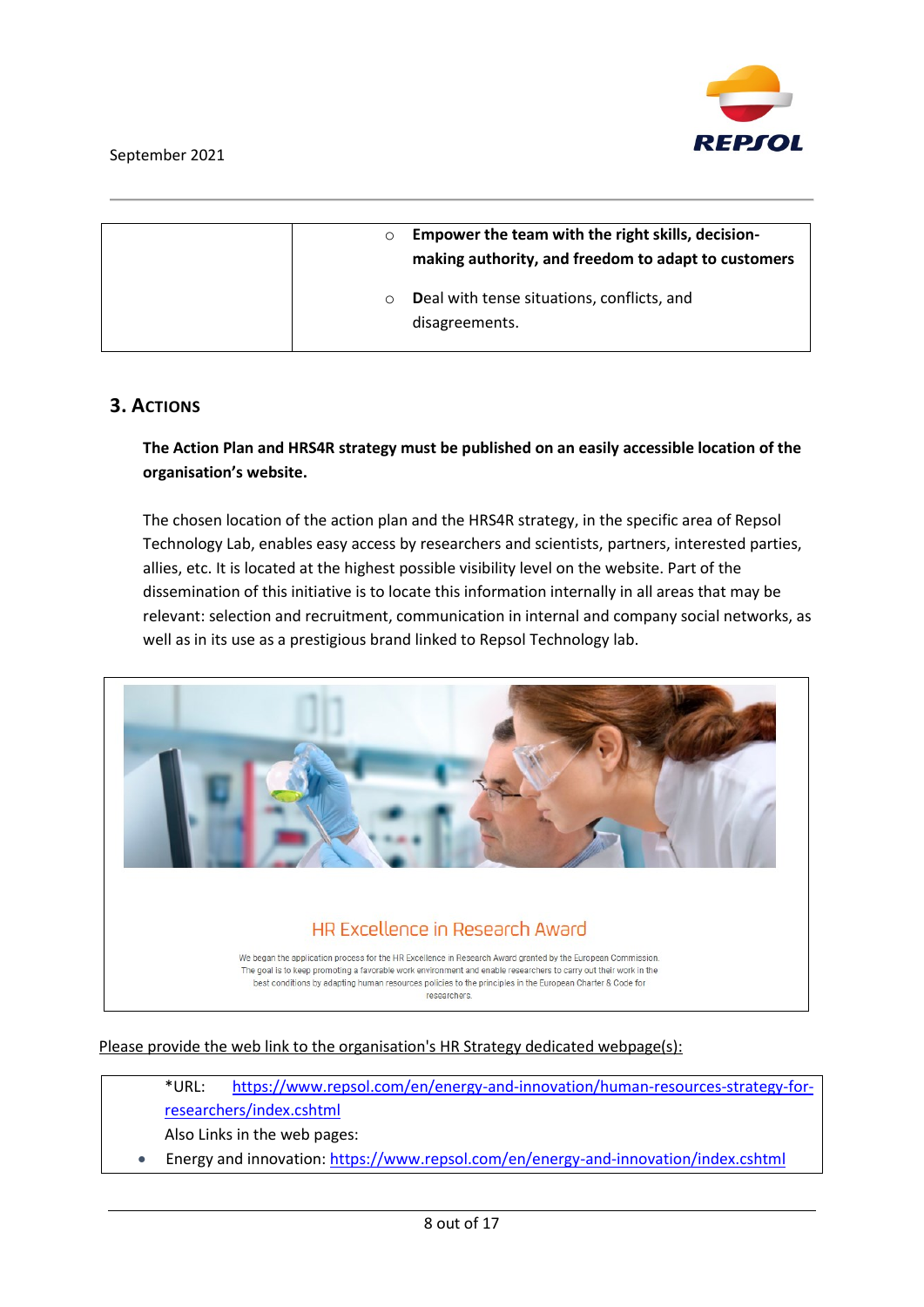

- Repsol Technology Lab: [https://www.repsol.com/es/energia-innovacion/technology](https://www.repsol.com/es/energia-innovacion/technology-lab/index.cshtml)[lab/index.cshtml](https://www.repsol.com/es/energia-innovacion/technology-lab/index.cshtml)
- Work-life balance and flexibility: [https://www.repsol.com/en/careers/benefits-of](https://www.repsol.com/en/careers/benefits-of-working-at-repsol/work-life-balance-and-flexibility/index.cshtml)[working-at-repsol/work-life-balance-and-flexibility/index.cshtml](https://www.repsol.com/en/careers/benefits-of-working-at-repsol/work-life-balance-and-flexibility/index.cshtml)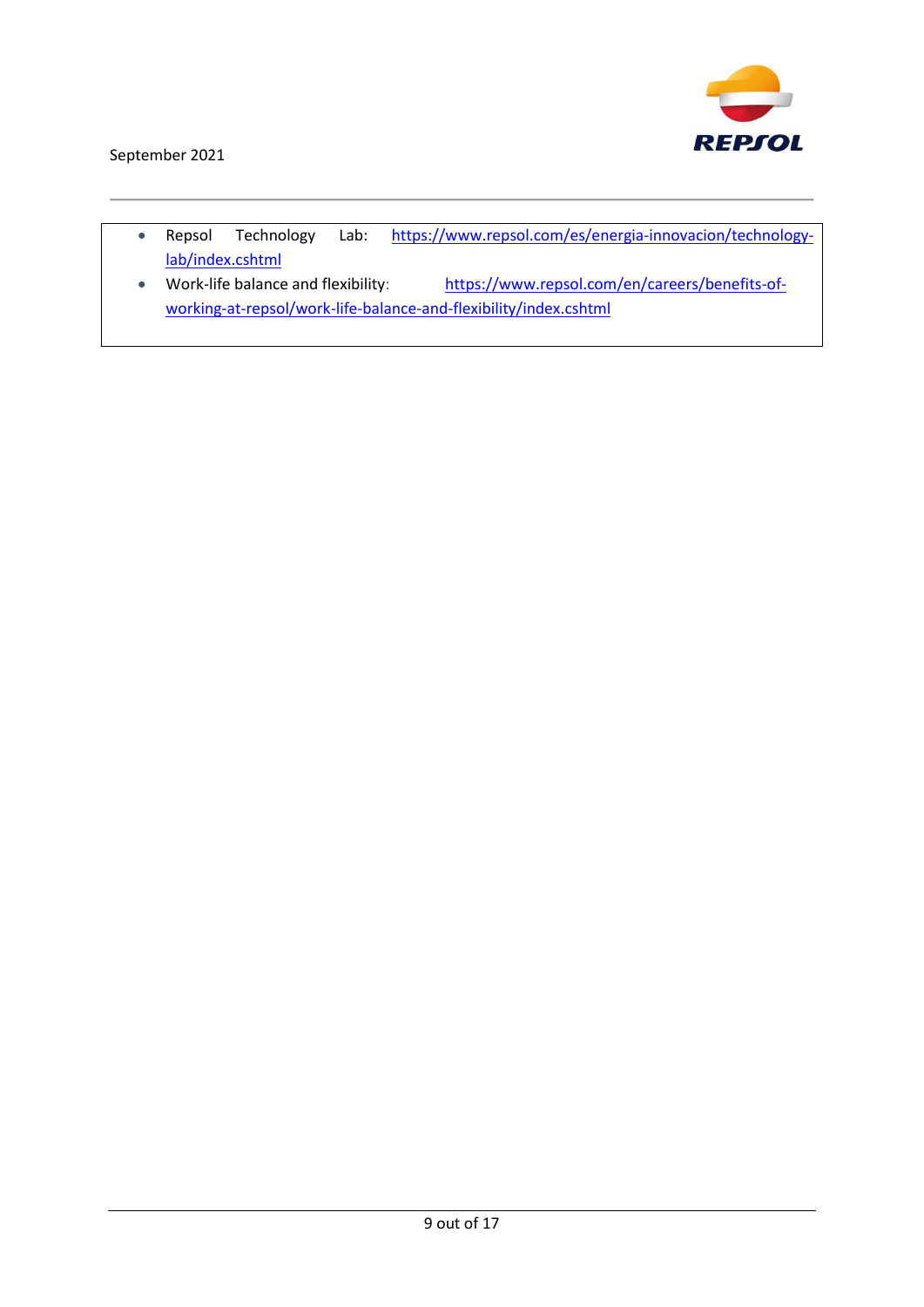

Please fill in a sum up list of all individual actions to be undertaken in your organisation's HRS4R to address the weaknesses or strengths identified in the Gap-Analysis:

|          | <b>Proposed</b>                                                                                                                                                                                                                                                                                                                                         | <b>GAP</b>                                                                                                                    | <b>Timing (at least</b>                                                                                     | <b>Responsible Unit</b>                                                                                              | Indicator(s) /                                                                                                                                                                                                                                                                      |
|----------|---------------------------------------------------------------------------------------------------------------------------------------------------------------------------------------------------------------------------------------------------------------------------------------------------------------------------------------------------------|-------------------------------------------------------------------------------------------------------------------------------|-------------------------------------------------------------------------------------------------------------|----------------------------------------------------------------------------------------------------------------------|-------------------------------------------------------------------------------------------------------------------------------------------------------------------------------------------------------------------------------------------------------------------------------------|
|          | <b>ACTIONS</b>                                                                                                                                                                                                                                                                                                                                          | <b>Principle(s)</b>                                                                                                           | by year's                                                                                                   |                                                                                                                      | Target(s)                                                                                                                                                                                                                                                                           |
|          |                                                                                                                                                                                                                                                                                                                                                         |                                                                                                                               | quarter/semester)                                                                                           |                                                                                                                      |                                                                                                                                                                                                                                                                                     |
|          | A. Elaborate a yearly<br>training plan,<br>compiling the<br>needs of all the<br>scientists                                                                                                                                                                                                                                                              | PRINCIPLE 3/39.<br>Professional<br>responsibility &<br>Access to research<br>training and<br>continuous                       | A. Available in 3Q<br>yearly.<br>The member of the<br>В.<br>Committee is already<br>nominated (Gema         | Member of Committee<br>and<br>the<br>Range<br>Managers nominated<br>the responsible of the<br>training in each area. | A. Plan available<br>guarantying a<br>balance<br>between the<br>different<br>technical                                                                                                                                                                                              |
|          | B. Appoint a<br><b>Direction</b><br>Committee<br>member as<br>responsible for<br>monitoring the<br>complete plan.<br>Likewise, appoint<br>a person<br>responsible for<br>each technical<br>discipline to carry<br>out the follow-up<br>of each area.                                                                                                    | development<br>GAP related to<br><b>Training</b>                                                                              | Garcia, Corporate<br>Venturing and Open<br>Innovation Director).<br>The rest of the people<br>in 3Q21.      |                                                                                                                      | disciplines with<br>resources and<br>budget<br>equitably<br>distributed.<br>The list of the<br>В.<br>responsible<br>available.<br>The plan and the<br>list of responsible<br>must be published<br>in a visible place<br>in the General<br><b>TEAMS of Repsol</b><br>Technology Lab. |
| Α.<br>В. | The individual<br>annual<br>performance plan<br>will specifically<br>include an<br>objective linked to<br>professional<br>development. The<br>scientist /<br>researcher will<br>propose the<br>specific actions for<br>the objective. This<br>objective must be<br>aligned with the<br>career plan<br>defined for the<br>researcher.<br>Review / verify | PRINCIPLE 28/38<br>Carrier Development<br>& Continuing<br>Professional<br>Development<br>GAP related to<br><b>Development</b> | Yearly in 1Q<br>А.<br>1S22<br>В.<br>C.<br>Every<br>time<br>the<br>corporation<br>launches<br>the<br>program | Range Managers<br>А.<br><b>Range Mangers</b><br>В.<br>C.<br><b>Direction</b>                                         | C. One<br>development<br>objective<br>included in the<br>annual<br>performance<br>plan.<br>D. Systematize the<br>monitoring of<br>career plans.<br>Availability of a<br>file to be<br>complete.<br>E. 30% of<br>researchers in<br>Corporative<br>mentoring<br>program.              |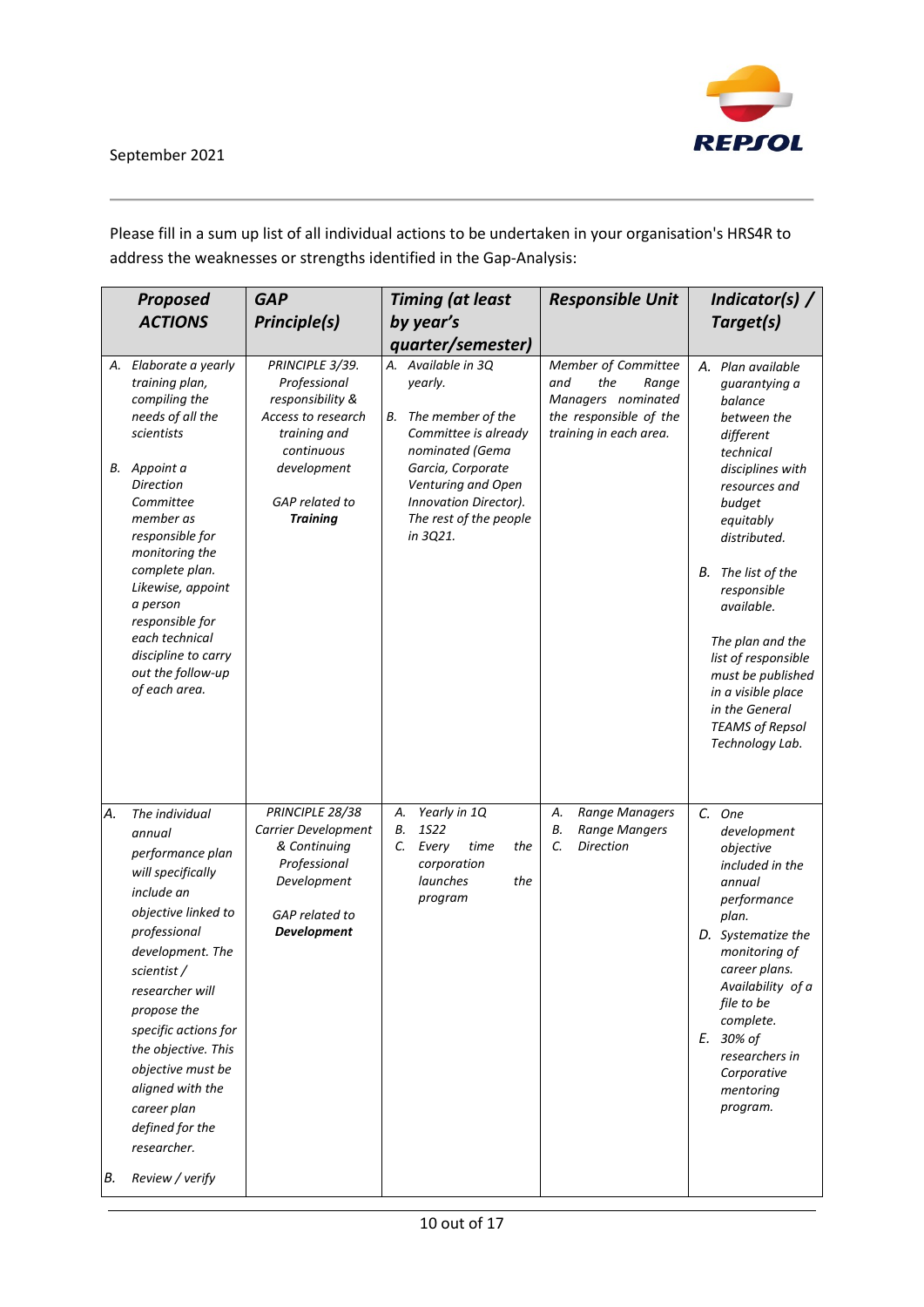

|          | <b>Proposed</b>                                                                                                                                                                                                                                                                                                                                                                          | <b>GAP</b>                                                                                                                                       | <b>Timing (at least</b>                                                                                                                                                                                                                                                        | <b>Responsible Unit</b>                                                                                                                                               | Indicator(s) /                                                                |
|----------|------------------------------------------------------------------------------------------------------------------------------------------------------------------------------------------------------------------------------------------------------------------------------------------------------------------------------------------------------------------------------------------|--------------------------------------------------------------------------------------------------------------------------------------------------|--------------------------------------------------------------------------------------------------------------------------------------------------------------------------------------------------------------------------------------------------------------------------------|-----------------------------------------------------------------------------------------------------------------------------------------------------------------------|-------------------------------------------------------------------------------|
|          | <b>ACTIONS</b>                                                                                                                                                                                                                                                                                                                                                                           | Principle(s)                                                                                                                                     | by year's<br>quarter/semester)                                                                                                                                                                                                                                                 |                                                                                                                                                                       | Target(s)                                                                     |
| C.       | that all managers<br>define / redefine<br>the career plan for<br>every researcher<br>in a similar way,<br>covering aspects<br>of professional<br>career<br>development,<br>training, etc., with<br>specific and<br>measurable<br>objectives.<br>In the corporate<br>Mentoring<br>program, ensure<br>30% of people of<br>Repsol Tech Lab<br>from the scientific<br>community (R3 &<br>R4) |                                                                                                                                                  |                                                                                                                                                                                                                                                                                |                                                                                                                                                                       |                                                                               |
| Α.<br>В. | Every scientist will<br>be assigned a<br>mentor as a<br>specific part of the<br>onboarding<br>process at Repsol<br>Tech Lab. The<br>mentor will be<br>accountable for<br>answering the<br>questions related<br>to logistics,<br>procedures,<br>facilities and<br>introducing<br>people in the<br>working groups.<br>Appoint to each                                                      | <b>PRINCIPLE</b><br>30/36/37/40<br><b>Relation with</b><br>supervisors/<br>Supervision and<br>managerial duties<br>GAP related to<br>Supervision | The<br>А.<br>Onboard<br>must<br>be<br>mentor<br>appointed as least<br>1 month before the<br>arrival of the new<br>researcher to have<br>to organize<br>time<br>onboarding<br>the<br>process.<br>В.<br>Before the end of<br>2021<br>all<br>the<br>mentors must be<br>nominated. | <b>Mangers</b><br>А.<br>Range<br>and<br><b>Direction</b><br>Committee<br>and<br><b>HHRR</b><br>Range<br><b>Mangers</b><br>В.<br>and<br><b>Direction</b><br>Committee. | A. List of mentors<br>available<br><b>Detailed</b><br>В.<br>tasks<br>defined. |
|          | researcher of R1 &<br>R2 categories a R3<br>or R4 researcher<br>as technical<br>mentor in order to                                                                                                                                                                                                                                                                                       |                                                                                                                                                  |                                                                                                                                                                                                                                                                                |                                                                                                                                                                       |                                                                               |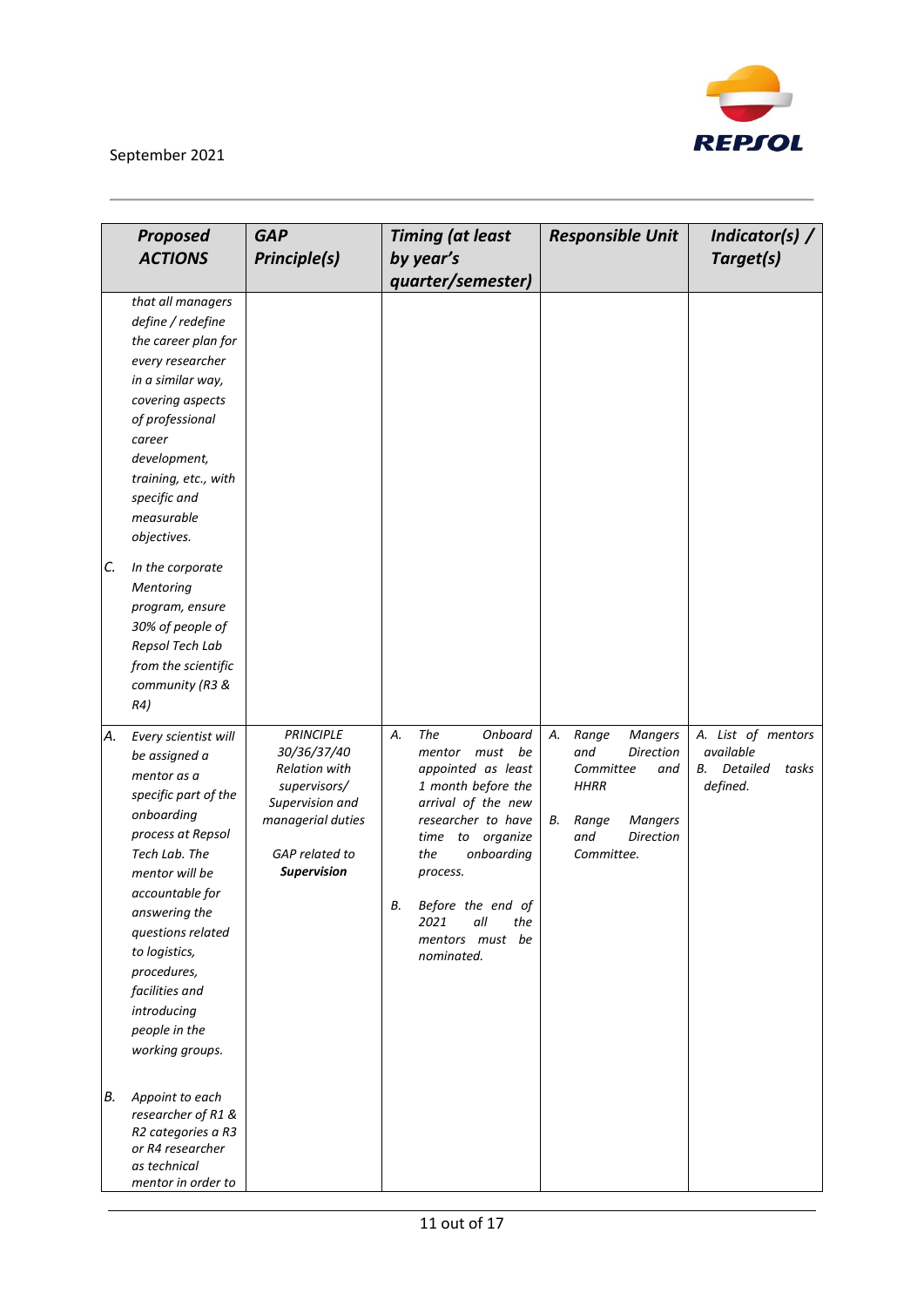

|    | <b>Proposed</b><br><b>ACTIONS</b>                                                                                                                                                                                                                                                           | <b>GAP</b><br><b>Principle(s)</b>                                                                                                                                                                                     | <b>Timing (at least</b><br>by year's<br>quarter/semester)                                                                                                                                                                                                                                                 | <b>Responsible Unit</b>                                                                                                                                                             | Indicator(s) /<br>Target(s)                                                                                                                                                                                                                                               |
|----|---------------------------------------------------------------------------------------------------------------------------------------------------------------------------------------------------------------------------------------------------------------------------------------------|-----------------------------------------------------------------------------------------------------------------------------------------------------------------------------------------------------------------------|-----------------------------------------------------------------------------------------------------------------------------------------------------------------------------------------------------------------------------------------------------------------------------------------------------------|-------------------------------------------------------------------------------------------------------------------------------------------------------------------------------------|---------------------------------------------------------------------------------------------------------------------------------------------------------------------------------------------------------------------------------------------------------------------------|
|    | support the<br>technical<br>development.<br>Ensure that the<br>mentor's tasks are<br>correctly defined<br>and understood<br>by everyone in the<br>same way.                                                                                                                                 |                                                                                                                                                                                                                       |                                                                                                                                                                                                                                                                                                           |                                                                                                                                                                                     |                                                                                                                                                                                                                                                                           |
|    | A. Organize training<br>sessions on<br>positive and<br>transparent<br>feedback.<br>B. Schedule Skip level<br>meetings (the                                                                                                                                                                  | PRINCIPLE 11.<br>Evaluation/Appraisal<br>system<br><b>GAP</b> related to<br>giving transparent<br>and honest<br>feedback based on                                                                                     | <b>1S22</b><br>А.<br>Yearly exercise. For<br>В.<br>2021<br>meetings<br>3Q21<br>schedule in<br>place<br>take<br>but<br>4Q21<br>during<br>&<br>1Q22.                                                                                                                                                        | Communication<br>А.<br>team.<br>All the managers<br>В.                                                                                                                              | <b>Training</b><br>А.<br>sessions for all<br>the managers<br>One skip level<br>В.<br>meeting<br>by<br>year for each<br>researcher.                                                                                                                                        |
|    | boss of the boss)<br>in order to recap<br>evidence not only<br>for your direct<br>manager.                                                                                                                                                                                                  | tangible evidence in<br>the feedback<br>evaluation sessions                                                                                                                                                           |                                                                                                                                                                                                                                                                                                           |                                                                                                                                                                                     |                                                                                                                                                                                                                                                                           |
| А. | Schedule a<br>plenary<br>information<br>session by HHRR<br>of how the<br>parameters such<br>as mobility,<br>teaching,<br>availability of<br>PhD,<br>qualifications<br>influence in the<br>selection process.                                                                                | <b>PRINCIPLES</b><br>15, 16, 18, 19, 20, 21<br><b>GAP</b> related to<br>recognition of<br>certain parameters<br>such as mobility,<br>teaching,<br>availability of PhD,<br>qualifications in the<br>selection process. | 4Q21                                                                                                                                                                                                                                                                                                      | Open innovation<br>schedules the meeting.                                                                                                                                           | Minutes of the<br>meeting.                                                                                                                                                                                                                                                |
|    | A. Promote the<br>proof-of-concept<br>(PoC) platform as<br>a tool for<br>innovation where<br>all scientists can<br>promote ideas<br>with an initial<br>budget of $\epsilon$<br>50,000 and a<br>period of three<br>months to move<br>from ideas to<br>viable concepts,<br>which can later be | PRINCIPLE 23<br>Research<br>Environment<br>GAP related to open<br>new lines of<br>research and digital<br>disconnection                                                                                               | Information<br>Α.<br>sessions with the<br>technical division<br>scheduled in 1S21.<br>In 3Q21 reinforce<br>the<br>communication<br>plan scheduling a<br>session<br>with<br><b>Direction</b><br>Committee and a<br>session.<br>plenary<br>Update annually.<br>innovation<br>Open<br>В.<br>team is making a | А.<br>Open<br>Innovation<br>team.<br>В.<br>innovation<br>Open<br>team.<br>C.<br><b>Direction</b><br>Committee<br>and<br><b>HHRR</b><br>directly<br>involved. All the<br>researchers | А.<br>Minutes of the<br>meetings. List<br>of PoC made by<br>division yearly.<br>The benchmark<br>В.<br>informs<br>final<br>with<br>the<br>selected<br>platform.<br>C. Each year a<br>culture survey<br>is done for all<br>Repsol<br>the<br>Technology<br>Lab. A target of |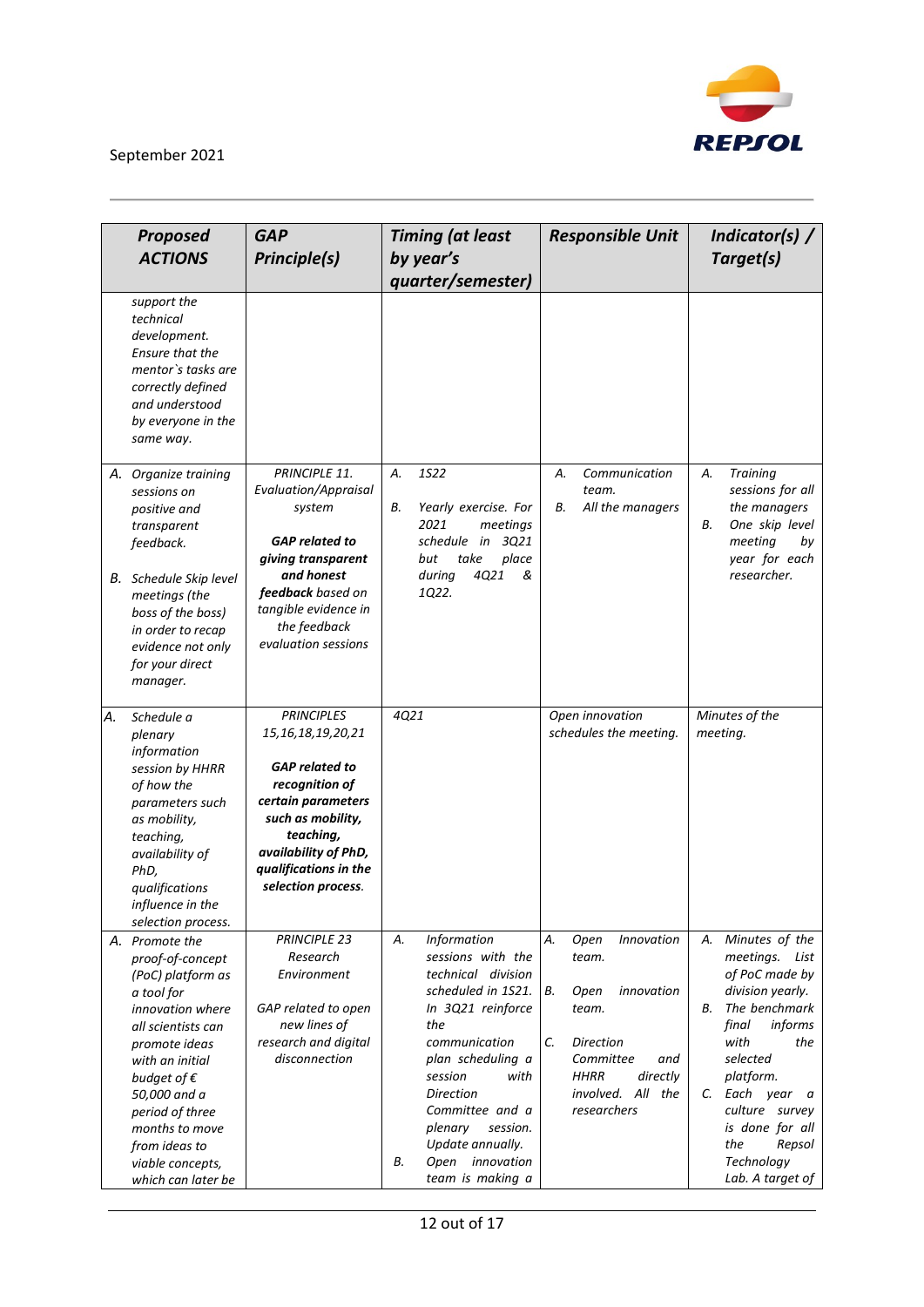

| <b>Proposed</b>                                                                                                                                                                                                                                                                              | <b>GAP</b>                                 | <b>Timing (at least</b>                                                                                                                                                                                                             | <b>Responsible Unit</b>                      | Indicator(s) /                                                        |
|----------------------------------------------------------------------------------------------------------------------------------------------------------------------------------------------------------------------------------------------------------------------------------------------|--------------------------------------------|-------------------------------------------------------------------------------------------------------------------------------------------------------------------------------------------------------------------------------------|----------------------------------------------|-----------------------------------------------------------------------|
| <b>ACTIONS</b>                                                                                                                                                                                                                                                                               | <b>Principle(s)</b>                        | by year's                                                                                                                                                                                                                           |                                              | Target(s)                                                             |
|                                                                                                                                                                                                                                                                                              |                                            |                                                                                                                                                                                                                                     |                                              |                                                                       |
| developed as<br>projects research.<br>B. Promote the use<br>of open science<br>digital platform to<br>share technical<br>information with<br>third parties and<br>challenges to be<br>solved.<br>C. Implement<br>measures for<br>digital<br>disconnection<br>D. Plan for "New<br>normal post |                                            | quarter/semester)<br>benchmark<br>of<br>science<br>open<br>platform available<br>in the market (End<br>in 1Q22). In 2Q22<br>communication<br>campaign.<br>List of proposed<br>C.<br>measures<br>available in 3Q21.<br>In 3Q21<br>D. |                                              | at least 5% in<br>the Conciliation<br>principle.<br>D. Plan available |
| COVID" guiding<br>the face-to-face /<br>remote work                                                                                                                                                                                                                                          |                                            |                                                                                                                                                                                                                                     |                                              |                                                                       |
| timetable                                                                                                                                                                                                                                                                                    |                                            |                                                                                                                                                                                                                                     |                                              |                                                                       |
| A. Verify that all<br>Repsol Technology                                                                                                                                                                                                                                                      | PRINCIPLE 29/33                            | 4Q21 & 1Q22<br>А.<br>В.<br>Yearly<br>in<br>the                                                                                                                                                                                      | Each researcher,<br>А.<br>as the first stage | А.<br>80%<br>of<br>the<br>researchers                                 |
| Lab researchers                                                                                                                                                                                                                                                                              | Gap detected in                            | performance                                                                                                                                                                                                                         | оf<br>the                                    | with<br>the                                                           |
| keep professional                                                                                                                                                                                                                                                                            | merit recognition of<br>parameters such as | evaluation tool.                                                                                                                                                                                                                    | development                                  | information                                                           |
| and teaching                                                                                                                                                                                                                                                                                 | mobility and                               |                                                                                                                                                                                                                                     | review process<br>В.<br>Each researcher      | update<br>in<br>4Q21. 90% in                                          |
| information                                                                                                                                                                                                                                                                                  | teaching.                                  |                                                                                                                                                                                                                                     | and<br>the                                   | 1Q22.                                                                 |
| updated in the                                                                                                                                                                                                                                                                               |                                            |                                                                                                                                                                                                                                     | managers                                     | 90%<br>В.<br>of<br>the                                                |
| corporate                                                                                                                                                                                                                                                                                    |                                            |                                                                                                                                                                                                                                     |                                              | researchers                                                           |
| management tool,                                                                                                                                                                                                                                                                             |                                            |                                                                                                                                                                                                                                     |                                              | with<br>the                                                           |
| Workday, to have                                                                                                                                                                                                                                                                             |                                            |                                                                                                                                                                                                                                     |                                              | information                                                           |
| a complete map                                                                                                                                                                                                                                                                               |                                            |                                                                                                                                                                                                                                     |                                              | completed                                                             |
| of teachers and                                                                                                                                                                                                                                                                              |                                            |                                                                                                                                                                                                                                     |                                              |                                                                       |
| areas of                                                                                                                                                                                                                                                                                     |                                            |                                                                                                                                                                                                                                     |                                              |                                                                       |
| knowledge. Same                                                                                                                                                                                                                                                                              |                                            |                                                                                                                                                                                                                                     |                                              |                                                                       |
| update for                                                                                                                                                                                                                                                                                   |                                            |                                                                                                                                                                                                                                     |                                              |                                                                       |
| mobility, update                                                                                                                                                                                                                                                                             |                                            |                                                                                                                                                                                                                                     |                                              |                                                                       |
| the preferences in                                                                                                                                                                                                                                                                           |                                            |                                                                                                                                                                                                                                     |                                              |                                                                       |
| the Workday                                                                                                                                                                                                                                                                                  |                                            |                                                                                                                                                                                                                                     |                                              |                                                                       |
| system                                                                                                                                                                                                                                                                                       |                                            |                                                                                                                                                                                                                                     |                                              |                                                                       |
| <b>B.</b> Expressly define                                                                                                                                                                                                                                                                   |                                            |                                                                                                                                                                                                                                     |                                              |                                                                       |
| within the                                                                                                                                                                                                                                                                                   |                                            |                                                                                                                                                                                                                                     |                                              |                                                                       |
| performance and                                                                                                                                                                                                                                                                              |                                            |                                                                                                                                                                                                                                     |                                              |                                                                       |
| development                                                                                                                                                                                                                                                                                  |                                            |                                                                                                                                                                                                                                     |                                              |                                                                       |
| objectives the                                                                                                                                                                                                                                                                               |                                            |                                                                                                                                                                                                                                     |                                              |                                                                       |
| required internal                                                                                                                                                                                                                                                                            |                                            |                                                                                                                                                                                                                                     |                                              |                                                                       |
| and external                                                                                                                                                                                                                                                                                 |                                            |                                                                                                                                                                                                                                     |                                              |                                                                       |
| teaching activities                                                                                                                                                                                                                                                                          |                                            |                                                                                                                                                                                                                                     |                                              |                                                                       |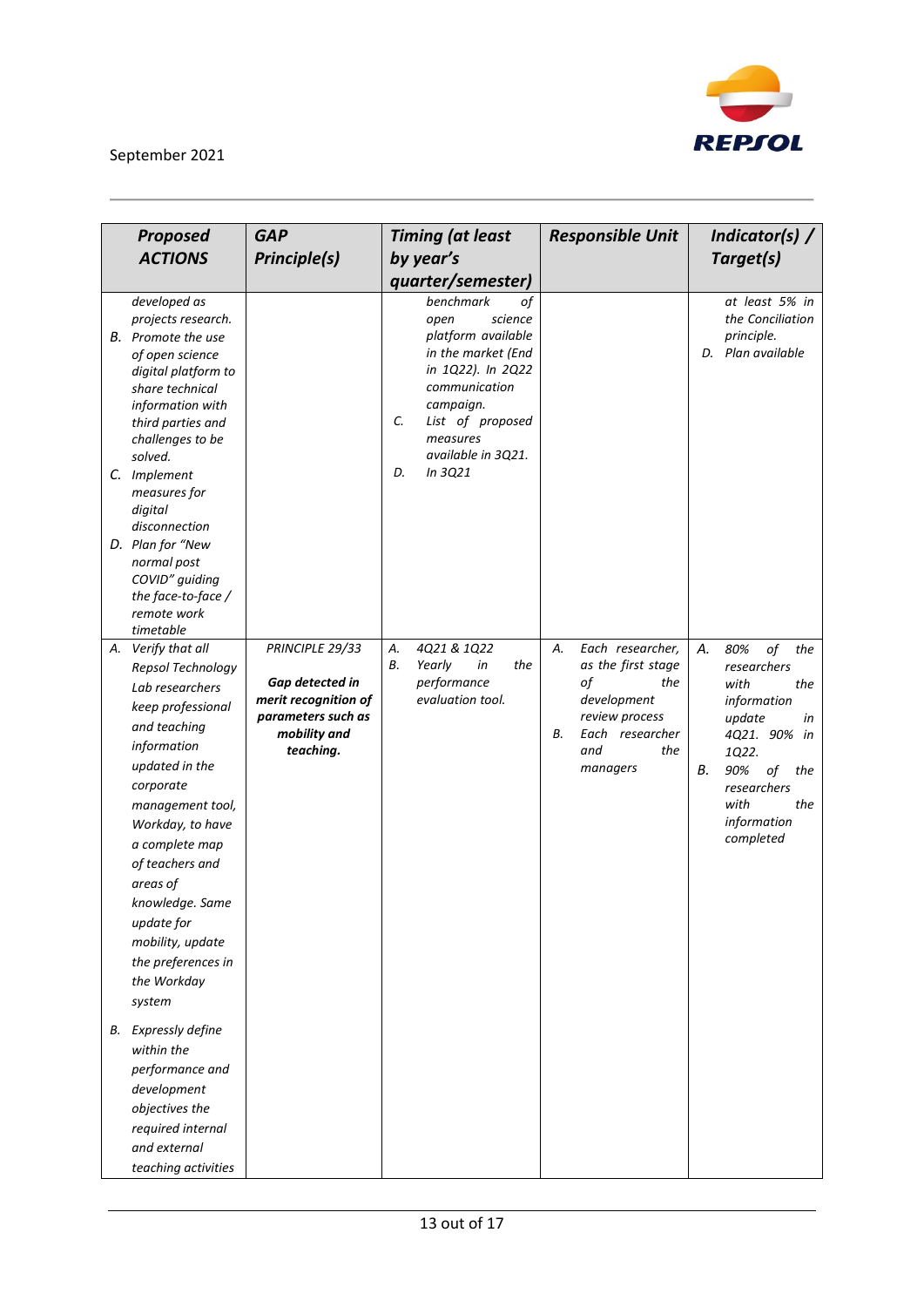

|    | <b>Proposed</b>                       | <b>GAP</b>                               | <b>Timing (at least</b> | <b>Responsible Unit</b> | Indicator(s) $/$      |
|----|---------------------------------------|------------------------------------------|-------------------------|-------------------------|-----------------------|
|    | <b>ACTIONS</b>                        | <b>Principle(s)</b>                      | by year's               |                         | Target(s)             |
|    |                                       |                                          | quarter/semester)       |                         |                       |
|    | related to Repsol                     |                                          |                         |                         |                       |
|    | Technology Lab                        |                                          |                         |                         |                       |
|    | experimental /                        |                                          |                         |                         |                       |
|    | Scientific and                        |                                          |                         |                         |                       |
|    | <b>Technical</b>                      |                                          |                         |                         |                       |
|    | activities.                           |                                          |                         |                         |                       |
|    |                                       |                                          |                         |                         |                       |
|    | A. To Organize                        | PRINCIPLE 34.                            | А.<br>Yearly            | Communication<br>А.     | А.<br>At least one    |
|    | annual training /                     | Complaints                               | Yearly<br>В.            | Team                    | session per           |
|    | awareness                             |                                          |                         |                         | year.                 |
|    | sessions on hard                      | Gap detected: need                       |                         |                         | В.<br>Culture Survey  |
|    | conversations,                        | for more support<br>and conversations    |                         |                         | inform with           |
|    | with specialists in                   | from with leaders /                      |                         |                         | conclusions           |
|    | the field, to<br>maintain and         | managers to convey                       |                         |                         | from main             |
|    | deepen the                            | complaints /                             |                         |                         | gaps detected.        |
|    | programs carried                      | appeals,                                 |                         |                         |                       |
|    | out in recent years                   | suggestions, etc.                        |                         |                         |                       |
|    | at Repsol                             |                                          |                         |                         |                       |
|    | Technology Lab.                       |                                          |                         |                         |                       |
|    | <b>B.</b> Continue                    |                                          |                         |                         |                       |
|    | preparing the                         |                                          |                         |                         |                       |
|    | culture survey                        |                                          |                         |                         |                       |
|    | every year as a                       |                                          |                         |                         |                       |
|    | way to take the                       |                                          |                         |                         |                       |
|    | pulse of the                          |                                          |                         |                         |                       |
|    | organization and<br>collect opinions. |                                          |                         |                         |                       |
|    | Share the results                     |                                          |                         |                         |                       |
|    | with the                              |                                          |                         |                         |                       |
|    | researchers and                       |                                          |                         |                         |                       |
|    | form focus group                      |                                          |                         |                         |                       |
|    | for a deeper                          |                                          |                         |                         |                       |
|    | analysis of the                       |                                          |                         |                         |                       |
|    | results                               |                                          |                         |                         |                       |
| А. | Incorporate job                       | PRINCIPLE 13.                            | 4Q2021                  | Human resources area    | Scientific/researcher |
|    | offers for                            | Recruitment                              |                         | (Scientific/Researchers | demand coverage       |
|    | scientists/resear                     |                                          |                         | selection area)         | by e-recruitment      |
|    | chers on the                          | Gap detected:                            |                         |                         | tools. (yearly HR     |
|    | <b>EURAXESS</b> page                  | Use of EURAXESS to                       |                         |                         | quality auditing      |
|    | within the                            | ensure our research<br>vacancies reach a |                         |                         | system report).       |
|    | recruitment and                       | wider audience?                          |                         |                         |                       |
|    | selection                             |                                          |                         |                         |                       |
|    | procedure.                            |                                          |                         |                         |                       |

The establishment of an Open Recruitment Policy is a key element in the HRS4R strategy. Please also indicate how your organisation will use the Open, Transparent and Merit-Based Recruitment Toolkit and how you intend to implement/are implementing the principles of Open, Transparent and Merit-Based Recruitment. Although there may be some overlap with a range of actions listed above, please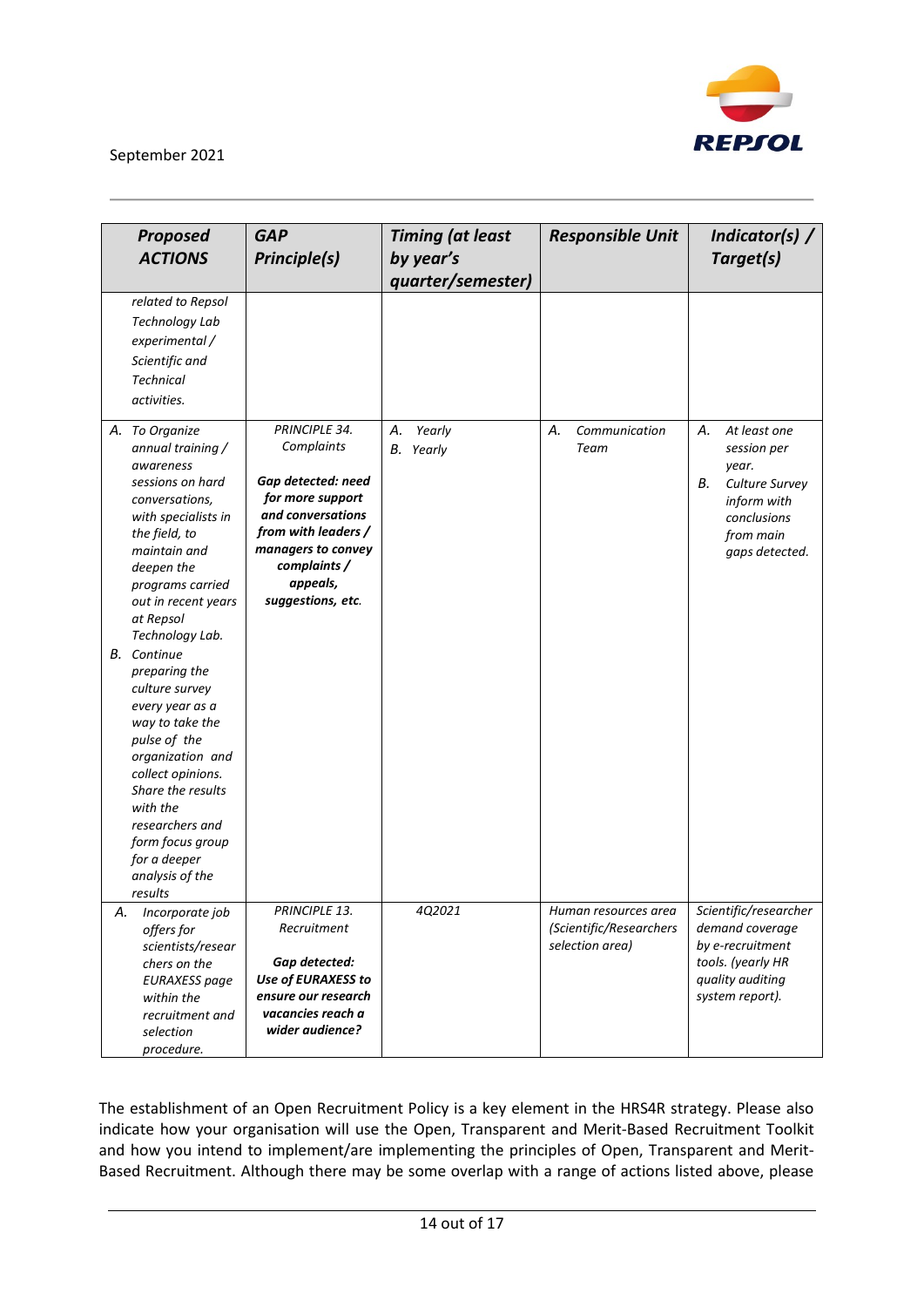

provide a short commentary demonstrating this implementation. If the case, please make the link between the OTM-R checklist and the overall action plan.

The Human resources management system, Workday, [\(link\)](https://repsol.wd3.myworkdayjobs.com/en/Repsol) allows a complete traceability of the job offers recruitment and selection and the evaluation process following the HRS4R principles of openness, transparency, and merit basis. These OTM-R principles are supported in our Code of Ethics and Business conduct, and people's management policy as can be seen in the Document "Gap Analysis overview".

How can I follow up on a recruitment process?



Link:<https://www.repsol.com/en/careers/index.cshtml>

Our Integrated Management Report 2020 shows the current strategy referring to Repsol human capital, refer to point 8.4, link, through its people management policy, promoting a working environment based on equal opportunities, diversity, and inclusion.

If your organisation already has a recruitment strategy which implements the principles of Open, Transparent and Merit-Based Recruitment, please provide the web link where this strategy can be found on your organisation's website: [https://www.repsol.com/en/shareholders-and](https://www.repsol.com/en/shareholders-and-investors/financial-information/annual-reports/index.cshtml)[investors/financial-information/annual-reports/index.cshtml](https://www.repsol.com/en/shareholders-and-investors/financial-information/annual-reports/index.cshtml)

Information on the recruitment and selection process, jobs, principles and other aspects of career development appears at the following link:<https://www.repsol.com/en/careers/index.cshtml>

### **4. IMPLEMENTATION**

General overview of the expected implementation process:

The HRS4R certification implementation process has been sponsored by the HRS4R implementation committee from the beginning. The committee consists the Directors of the different technical areas of Repsol Technology Lab, Open Innovation, the area which governs the certification process and subsequent implementation of the improvement plan, as well as representatives of the Human Resources area (People and organization) and scientist and researchers (R1, R2, R3, and R4).

The committee validated the entire process, assessment, and gaps detection for the 40 principles, as well as the improvement plan. Therefore, throughout the implementation and improvement process, the committee monitors and controls the progress of the improvement actions as well as evaluate the need for alternative or extra measures to cover the gaps detected. Since Repsol is an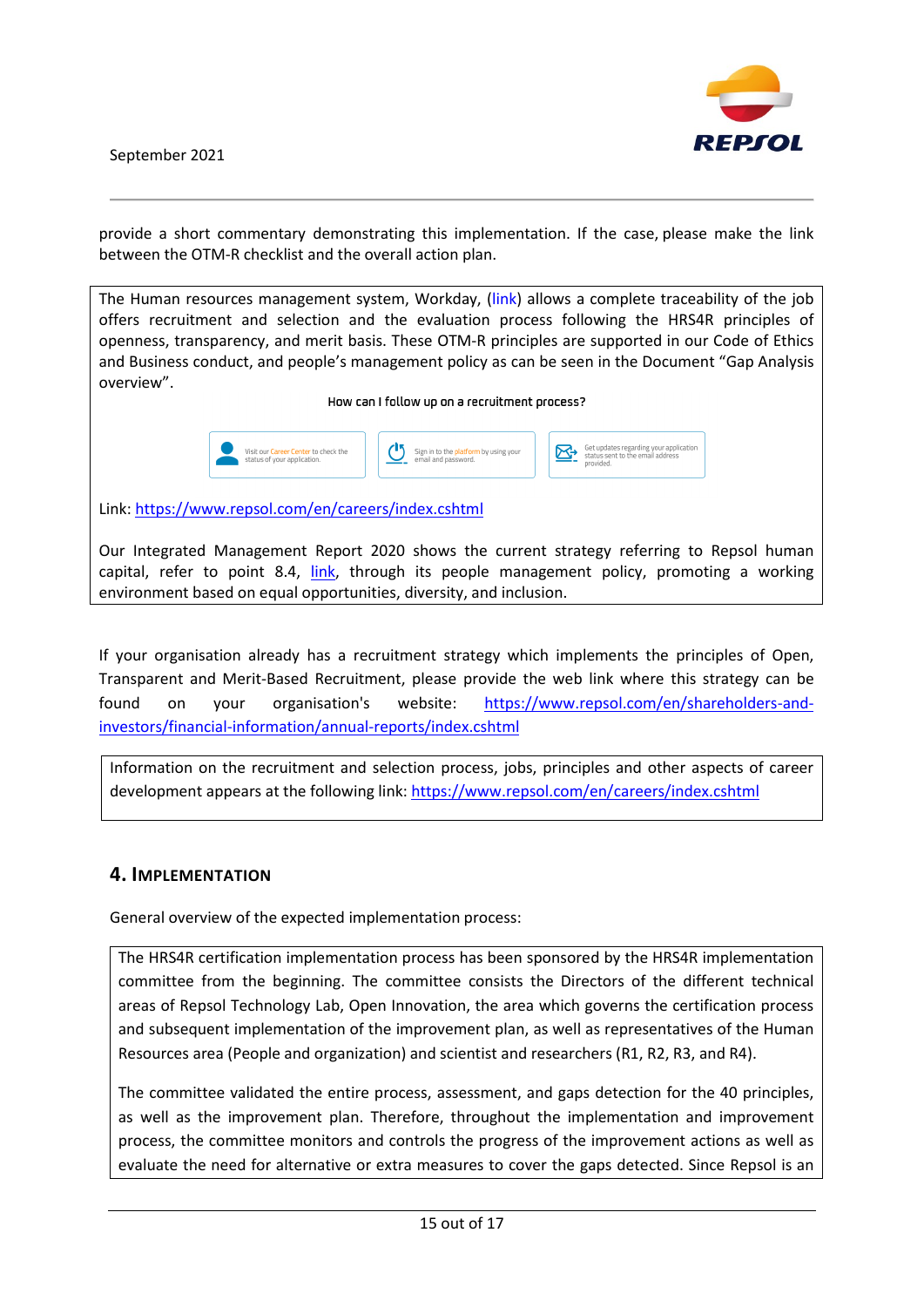

industrial company with a different reality than public universities and research centers, the modification of policies and procedures requires a whole and complex process of evaluation, proposal, and approval with different stakeholders.

Make sure you also cover all the aspects highlighted in the checklist below, which you will need to describe in detail:

| <b>Checklist</b>                                                                                                              | *Detailed description and duly justification                                                                                                                                                                                                                                                                                                                            |  |
|-------------------------------------------------------------------------------------------------------------------------------|-------------------------------------------------------------------------------------------------------------------------------------------------------------------------------------------------------------------------------------------------------------------------------------------------------------------------------------------------------------------------|--|
| the<br>will<br>implementation<br>How<br>and/or<br>committee<br>steering<br>group<br>regularly oversee progress?               | certification<br>HR4RS<br>The<br>implementation<br>steering<br>committee oversees the whole process through monthly<br>meetings, during the implementation time together with<br>the HRS4R working group. As support, specialists from<br>other areas relevant to the process can be summoned to<br>this follow-up meeting to contribute their expert point of<br>view. |  |
|                                                                                                                               | Once the certification is achieved, the implementation<br>steering committee will have a quarterly monitoring and<br>control session where the progress of the plan will be<br>reviewed through SMART objectives as well<br>as<br>improvements to the plan will be proposed to cover the<br>gaps detected.                                                              |  |
| How do you intend to involve the<br>community,<br>research<br>your<br>main<br>stakeholders, in the implementation<br>process? | Scientists and researchers from all groups (R1, R2, R3, R4)<br>and population segments (women / men, Spanish /<br>foreigners, age range and PhD / non-PhD) are represented<br>on the HRS4R steering committee, sponsor and in the<br>operational implementation team.                                                                                                   |  |
|                                                                                                                               | Therefore, all actions are known and validated by<br>designated scientists / researchers. Once the action plan<br>was approved, it was communicated to all Repsol<br>Technology Lab scientists / researchers and asked for<br>their collaboration in the implementation process.                                                                                        |  |
| How do you proceed with the                                                                                                   | The HHRR Top Manager is engaged with the process. The                                                                                                                                                                                                                                                                                                                   |  |
| alignment of organisational policies                                                                                          | certification has been presented in the HHRR Committee                                                                                                                                                                                                                                                                                                                  |  |
| with the HRS4R? Make sure the HRS4R                                                                                           | and the there are two people of the HHRR Organization in                                                                                                                                                                                                                                                                                                                |  |
| is recognized in the organisation's                                                                                           | the Certification Committee assuring the coherence with                                                                                                                                                                                                                                                                                                                 |  |
| research strategy, as the overarching                                                                                         | the corporative processes. They have been also engaged                                                                                                                                                                                                                                                                                                                  |  |